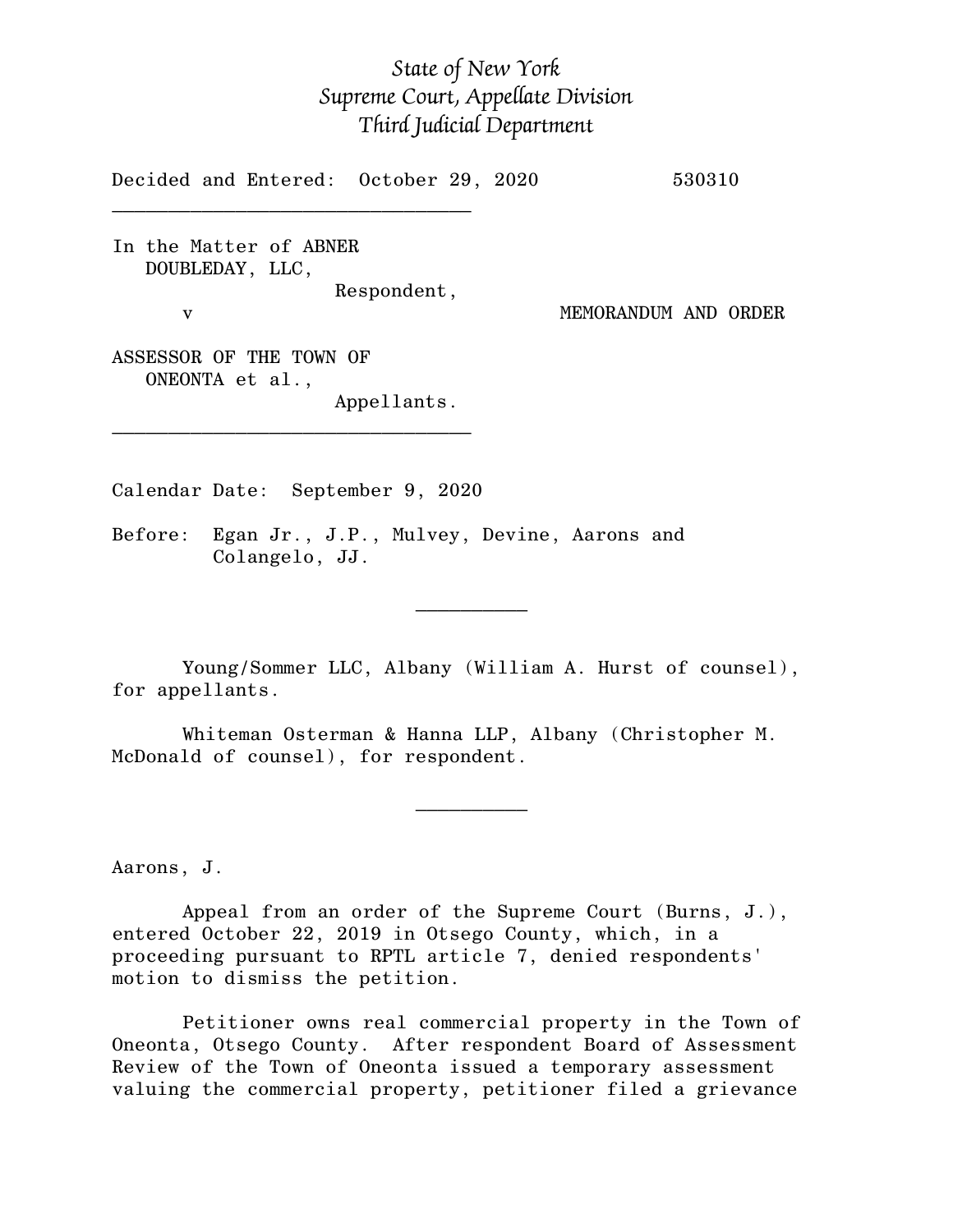challenging such assessment. In response to this grievance, the Board, in a May 2019 letter, requested that petitioner provide it with certain documentation by June 14, 2019. In a letter dated June 19, 2019, the Board informed petitioner that its grievance was being dismissed due to its failure to provide the requested documents. After the Board's assessment was finalized, petitioner commenced this RPTL article 7 proceeding. Respondents moved to dismiss the petition. In an October 2019 order, Supreme Court denied respondents' motion. This appeal ensued. We affirm.

Upon a grievance to challenge a realty assessment, a board of assessment review may require the production of "any papers relating to such assessment" (RPTL  $525$  [2] [a]). If the person whose property was assessed or any agent or representative thereof willfully neglects or refuses to provide such papers, "such person shall not be entitled to any reduction of the assessment subject to the complaint" (RPTL 525 [2] [a]). Unless there is proof that noncompliance was occasioned by a desire to frustrate the administrative process, challenges to assessments should not be dismissed (see Matter of Fifth Ave. Off. Ctr. Co. v City of Mount Vernon, 89 NY2d 735, 741-742 [1997]; Matter of Curtis/Palmer Hydroelectric Co. v Town of Corinth, 306 AD2d 794, 796 [2003]).

The record discloses that petitioner's managing member emailed petitioner's counsel on June 4, 2019, advising that he wanted counsel to file documents with the Board per the Board's May 2019 letter. On June 6, 2019, the member gave counsel the documents that were to be filed. After the member received the Board's June 19, 2019 letter dismissing the grievance, he immediately inquired from counsel whether the documents were delivered to the Board, to which counsel responded in the negative. The member then instructed counsel to file the documents with the Board the following day. On June 27, 2019, counsel transmitted the documents to the Board and explained that the failure to do so in a timely manner was due to the oversight of his law firm. Under these circumstances, Supreme Court correctly found that petitioner's failure to timely provide the requested documentation was not willful or for the